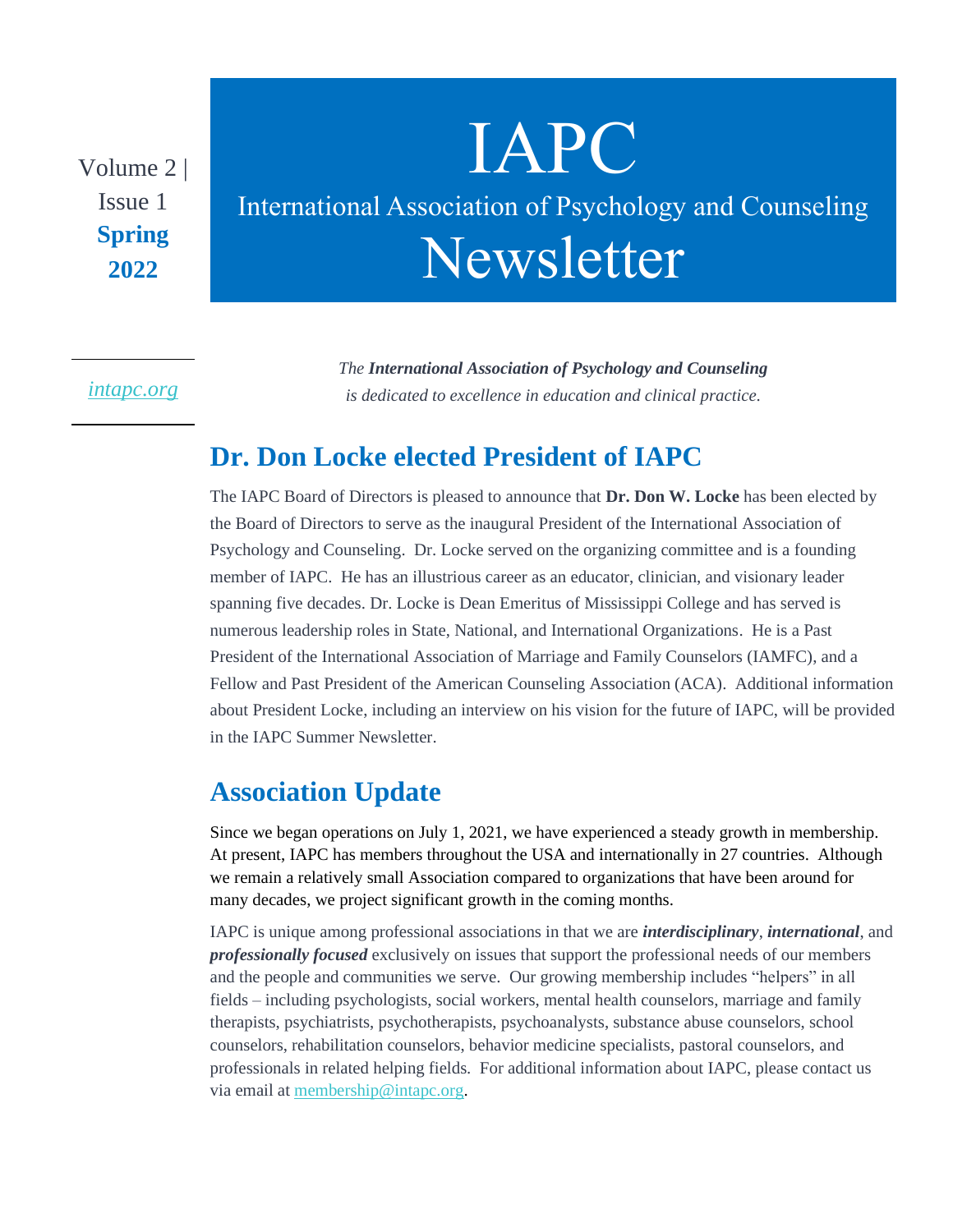### **Moving Forward**

Many of us involved in the founding of IAPC look forward to the day when our Association has emerged on the scene with all programs and membership benefits fully in place. However, to borrow from Greek mythology, it is not possible for IAPC to "spring forth fully grown as Athena from the head of Zeus". The Association we envisage will take time to build. We are making concrete progress, adding programs and membership benefits monthly – but there is much work to be done. IAPC President Dr. Don Locke has counseled "patience", recognizing that building a new Professional Association from scratch *is a marathon, not a sprint.* None of this is possible without the efforts of our volunteer leadership and the on-going support and understanding of our members.

IAPC is recognized as an organization based on foundational ethical principles and core roots of the "helping professions". Being part of IAPC means being part of a vibrant and growing intellectual community who share common values of mutual respect, collegiality, and the open exchange of educational and clinical knowledge for the betterment of humanity. As noted in our mission and values statement, IAPC is opposed to all forms of discrimination, racism, cancellation, and compulsory conformity to a particular world view or ideology. If you are new to IAPC, you will find we are an inclusive and welcoming organization. We seek to share knowledge and learn from each other, so that we can better help others.

### Mmber Servi **IAPC Oxford Institute – July 13-19, 2022**

The 2022 IAPC Oxford Institute for Marriage, Couple and Family Therapy will be held at St. Hilda's College, Oxford University (UK) – July 13-19, 2022. The Oxford Institute will be offered in co-sponsorship with the International Association of Marriage and Family Counselors (IAMFC), a division of the American Counseling Association (ACA). This year 2022 will mark the 20<sup>th</sup> anniversary of the Oxford Institute (cancelled in 2020) and 2021 due to the COVID-19 pandemic). Participants may submit a proposal to present a content session on a topic related to marriage, couple, or family therapy research, education, or practice. The Oxford Institute is limited to a maximum of sixty participants, so early registration is encouraged. Details including online registration for the Oxford Institute may be found at [www.intapc.org/oxford-institute/](http://www.intapc.org/oxford-institute/) or email [Oxford@intapc.org](mailto:Oxford@intapc.org) Through the generosity of several donors, a limited number of partial scholarships providing discounted registration to attend the Oxford Institute, are available to IAPC students. Please contact Dr. Brian Canfield, Oxford Institute Director, at [bcanfield@fau.edu](mailto:bcanfield@fau.edu) for details.

One of our featured speakers at the 2022 Oxford Institute will be Alexandra Kalinina. Alexandra is a graduate student in Family Counseling and Psychotherapy from Kyiv, Ukraine. She has been displaced by the war in Ukraine and is currently living as a refugee with a family in the Netherlands. Alexandra is the first recipient of the IAPC student scholarship, and she will be joining us in Oxford and sharing her personal experiences. As part of the Oxford Institute program, Alexandra will be giving a presentation on the "Impact of the War and Displacement of Families in the Ukraine".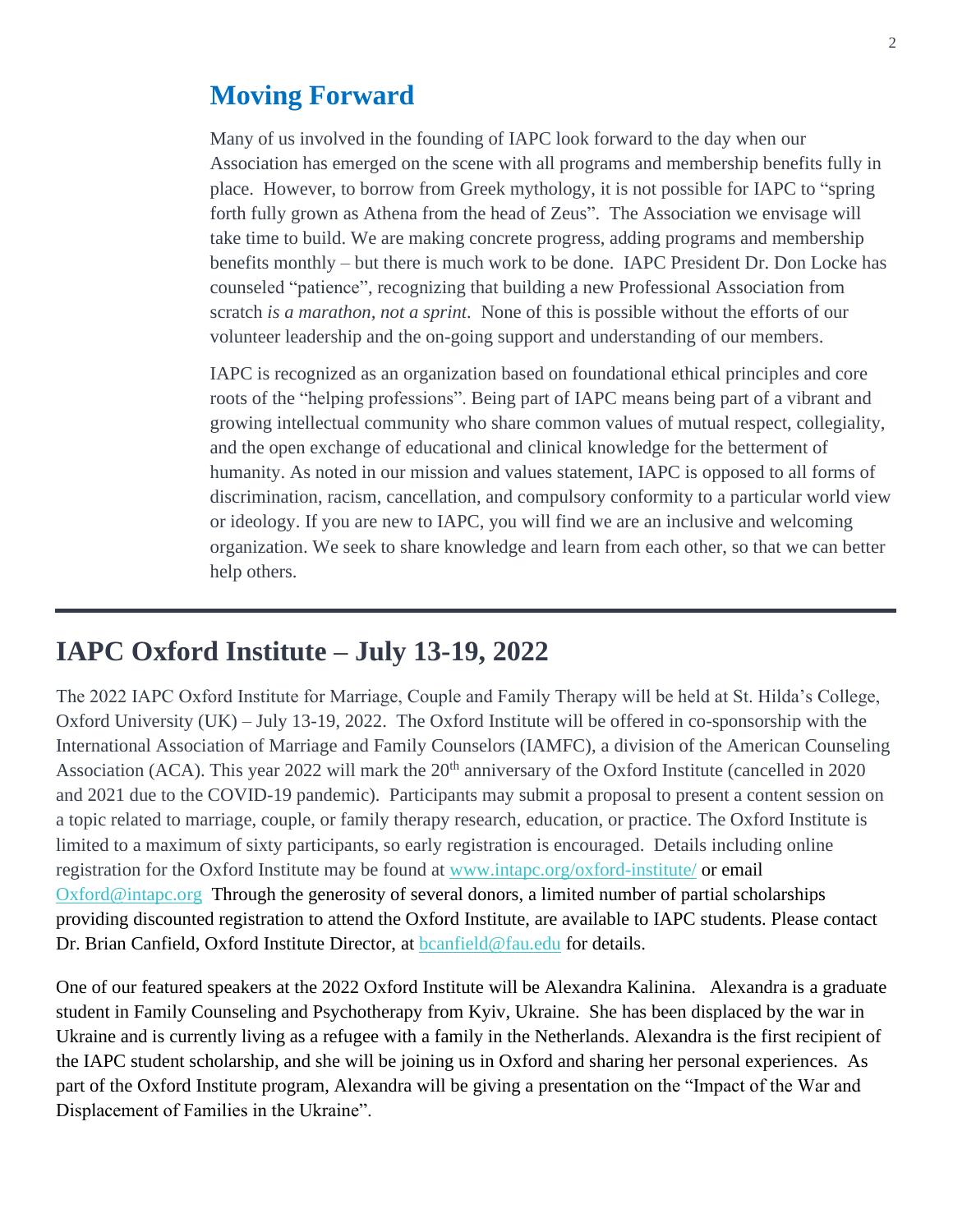# **IAPC Delegation Visit to Turkey – September 12-18, 2022**

IAPC will sponsor a delegation visit of educators, students, and clinicians to meet and collaborate with professional colleagues in Turkey and Cyprus. The delegation will include a cultural immersion into societal issues impacting professional practice in the host countries. The Delegation visit will include participation in the Turkey Marriage and Family Conference which will take place in Izmir, Turkey on September 15-16-17. The IAPC Delegation is limited to maximum of ten participants. For additional information and to receive a delegate application, email IAPC member services at [membership@intapc.org.](mailto:membership@intapc.org)

# **IAPC World Congress - 2023**

Plans are progressing for the inaugural World Congress of the International Association of Psychology and Counseling. Details are being finalized and the exact dates and venue will be announced in the IAPC Summer Newsletter. We are also planning to offer a remote attendance option for colleagues who are unable to travel to the Congress. Details about the 2023 IAPC World Congress, including a "call for programs" will be sent out to IAPC members in the 2022 Summer Newsletter. Email [membership@intapc.org](mailto:membership@intapc.org) if you wish to be added to the IAPC World Congress priority mailing list.

# **IAPC Leadership (2022)**

IAPC offers leadership opportunities for members who wish to share their knowledge and expertise to advance the mission of our Association. If you are interested in serving in an IAPC leadership role as a State, Province, Country, Committee Chair, or Special Interest Group organizer; please email IAPC at [membership@intapc.org.](mailto:membership@intapc.org)

#### **Board of Directors**

| Tolga Aran. (Turkey)               | tolga.aran@gmail.com       |
|------------------------------------|----------------------------|
| Mary Ballard (Louisiana)           | mary.ballard@selu.edu      |
| Brian Canfield (Florida)           | Brian@intapc.org           |
| James Devlin (Texas)               | devliniamesm@gmail.com     |
| David Fenell (Colorado)            | dfenell@uccs.edu           |
| Joseph Horak (Michigan)            | drihorak@gmail.com         |
| Aaron Kindsvatter (Vermont)        | kindsvatteraaron@gmail.com |
| Fotini Kranou (Republic of Cyprus) | fotini@intapc.org          |
| Don Locke (Mississippi)            | locke@mc.edu               |

#### **State and Province Chairs**

| Idaho         | <b>Heather Tustison</b>   |
|---------------|---------------------------|
| Kentucky      | Edwin Gunberg             |
| Louisiana     | Jana Sutton               |
| Maine         | Kevin Kervik              |
| Massachusetts | Michel Selva              |
| Montana       | Sylvia Lindinger-Sternart |
| New Jersey    | Jacob Max Winkler         |
| New York City | Jeffery Zeth              |
| Tennessee     | <b>Ron Eastes</b>         |
| Texas         | James Devlin              |
| Utah          | G.E. Kawika Allen         |
| Washington    | Derrick Hoard             |

| tolga.aran@gmail.com       |
|----------------------------|
| mary.ballard@selu.edu      |
| Brian@intapc.org           |
| devlinjamesm@gmail.com     |
| dfenell@uccs.edu           |
| drihorak@gmail.com         |
| kindsvatteraaron@gmail.com |
| fotini@intapc.org          |
| locke@mc.edu               |
|                            |

[heathertustison@gmail.com](mailto:heathertustison@gmail.com) [gunberge@lindsey.edu](mailto:gunberge@lindsey.edu) [sutton@ulm.edu](mailto:sutton@ulm.edu) [kervick@comcast.net](mailto:kervick@comcast.net) [MGASelva@gmail.com](mailto:MGASelva@gmail.com) [sylvia.indingersternart@uprovidence.edu](mailto:sylvia.indingersternart@uprovidence.edu) jacob max winkler @gmail.com  $\text{irzeth2@gmail.com}$ [ron.eastes@lindsey.edu](mailto:ron.eastes@lindsey.edu) devliniamesm@gmail.com [gekawika\\_allen@buy.edu](mailto:gekawika_allen@buy.edu)  $derrick 2004x@gmail.com$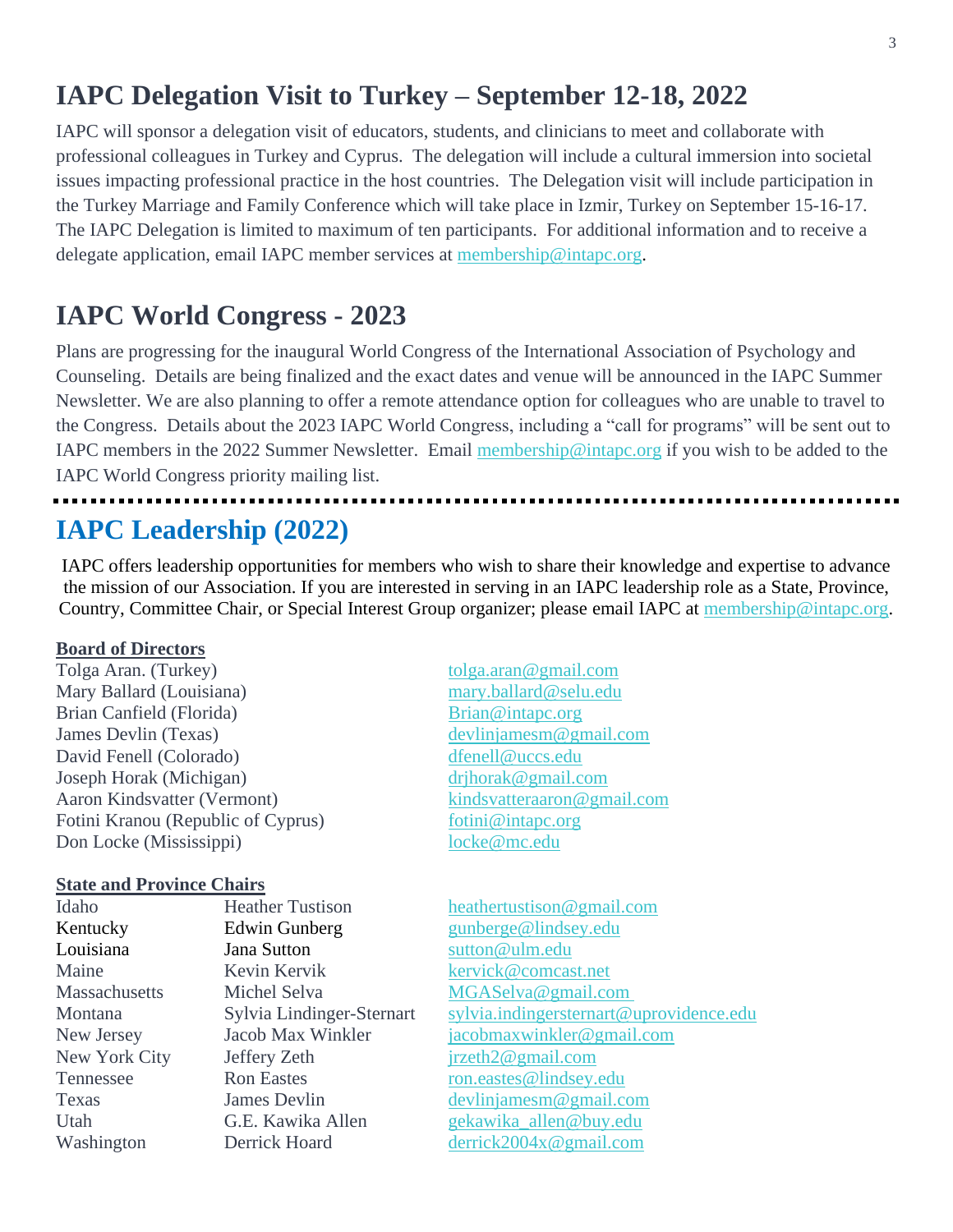#### **Country Chairs**

| Australia                           | Tania Marshall               | aspiengirl@gmail.com   |
|-------------------------------------|------------------------------|------------------------|
| <b>Brazil</b>                       | Lucienne Campos              | Lucienne@intapc.org    |
| British Virgin Islands Cindy George |                              | drcindygeorge@gmail.   |
| Cyprus                              | Fotini Kranou                | Fotini@gmail.com       |
| Cuba                                | Miriam Moreno-Duany          | mmorenoduany@fau.e     |
| Dubai                               | Rita Askar                   | Rita@intapc.org        |
| Greece                              | Fotini Kranou                | Fotini@gmail.com       |
| Ireland                             | Stella O'Malley              | info@stellaomalley.co  |
| Lebanon                             | Rita Askar                   | Rita@intapc.org        |
| Malaysia                            | Neda Deylami                 | nedadeylamii@gmail.c   |
| Rwanda                              | <b>Bonaventure Tuyisenge</b> | tuyibona@yahoo.fr      |
| South Africa                        | Angelo Vincent De Boni       | Angelodeboni $73@$ gma |
| Turkey                              | Tolga Aran                   | tolga.aran@gmail.com   |

@gmail.com y@fau.edu alley.com *P* gmail.com  $30$  gmail.com

# **Membership Renewal**

Beginning in June, current IAPC members will receive a membership renewal notice in the month of their membership renewal. There will be no increase in membership dues for the 2022-2023 year. Professional Membership dues remains \$139 and Student Membership dues remains \$69. Membership growth is critical to advancing the mission of IAPC, so please renew your membership today by going to [www.intapc.org.](http://www.intapc.org/) Student Membership in IAPC includes an automatic \$1,000,000 (\$3,000,000 aggregate) individual professional liability insurance policy through CPH & Associates for IAPC students studying in the USA. IAPC Student insurance offers the best value at the lowest cost among professional associations.

# **Charitable Contribution Scholarship Donation**

IAPC is a non-profit corporation designed by the US Internal Revenue Service as a "501c (3)" Organization. As such, IAPC can receive charitable contributions to support student scholarships and related activities. Contributions to Charitable Organizations are tax deductible. We welcome your charitable donation to support the IAPC Scholarship Fund. (Please note that membership dues and continuing education program registration costs may be considered as a tax deductible "business expense", but are not a "charitable contributions" by the IRS. Consult your accountant for details). Please email us at [membership@intapc.org](mailto:membership@intapc.org) for additional information.

# **Code of Ethics Committee**

IAPC has begun the process of appointing a committee for the purpose of drafting a Code of Ethics for the Association. The IAPC Code of Ethics will be international in scope and will reflect the values of the Association and expected standards of conduct and professional practice. We invite IAPC members to submit suggestions and contributions for possible inclusion in the IAPC Code of Ethics. Please contact email [membership@intapc.org](mailto:membership@intapc.org) for details and to submit suggestions.

# **Professional Journal Committee**

IAPC will be launching a peer-reviewed professional journal soon. Dr. Fotini Economidou Kranou will serve as the Founding Editor of the Journal and will be coordinating the formation of the Journal Editorial Board. If you have an interest in working with Dr. Kranou on this project, please email her at [fotinie@gmail.com.](mailto:fotinie@gmail.com)